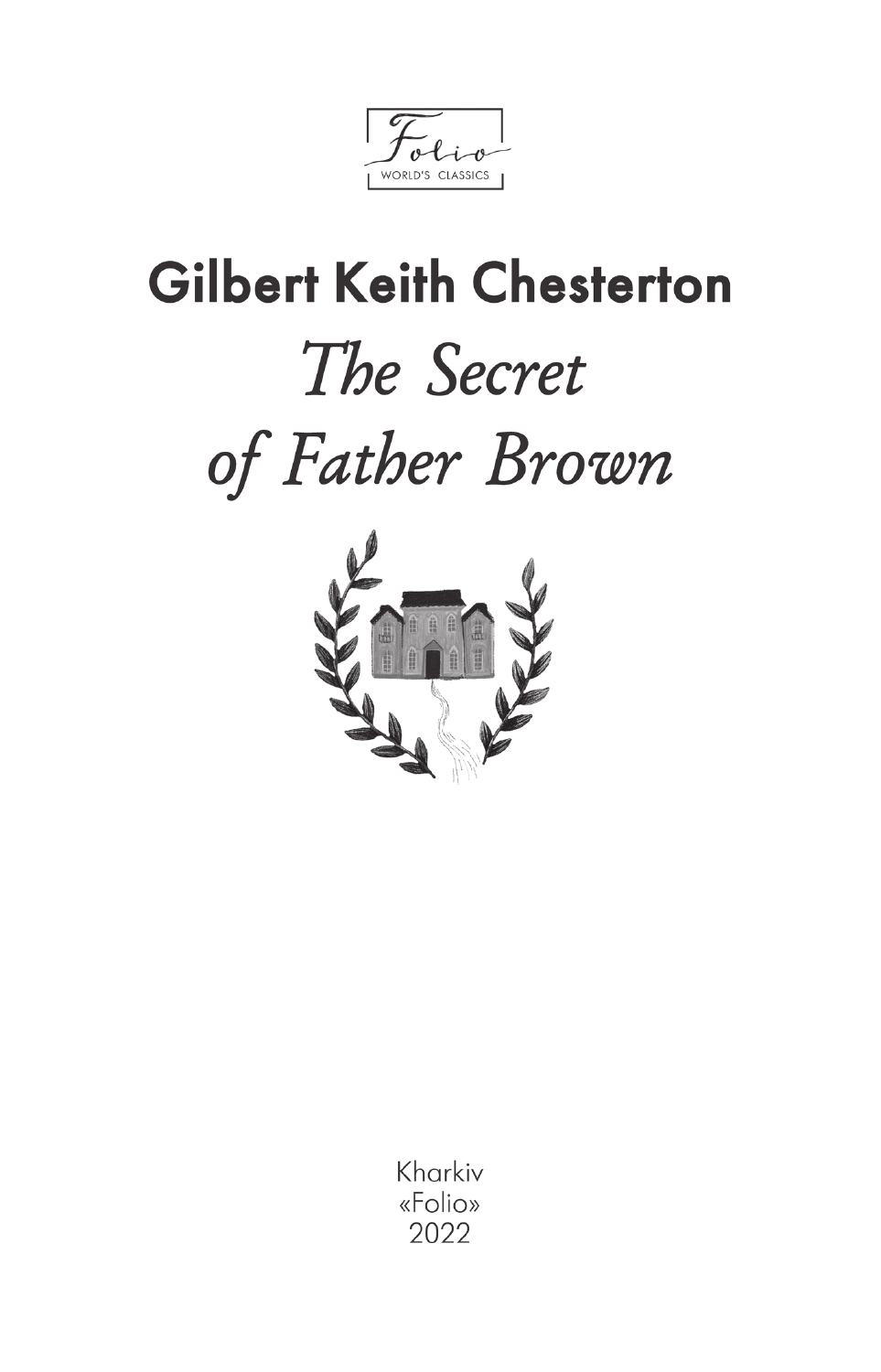### THE SECRET OF FLAMBEAU

**the sort of murders in which I played the part of the murderer,"** said Father Brown, putting down the wineglass. The row of red pictures of crime had passed before him in that moment.

"It is true," he resumed, after a momentary pause, "that somebody else had played the part of the murderer before me and done me out of the actual experience. I was a sort of understudy; always in a state of being ready to act the assassin. I always made it my business, at least, to know the part thoroughly. What I mean is that, when I tried to imagine the state of mind in which such a thing would be done, I always realized that I might have done it myself under certain mental conditions, but not under others; and not generally under the obvious ones. And then, of course, I knew who really had done it; and he was not generally the obvious person.

"For instance, it seemed obvious to say that the revolutionary poet had killed the old judge who saw red about red revolutionaries. But that isn't really a reason for the revolutionary poet killing him. It isn't, if you think what it would really be like to be a revolutionary poet. Now I set myself conscientiously down to be a revolutionary poet. I mean that particular sort of pessimistic anarchial lover of revolt, not as reform, but rather as destruction. I tried to clear my mind of such elements of sanity and constructive common sense as I have had the luck to learn or inherit. I shut down and darkened all the skylights through which comes the good daylight out of heaven; I imagined a mind lit only by a red light from below; a fire rending rocks and cleaving abysses upwards. And even with the vision at its wildest and worst, I could not see why such a visionary should cut short his own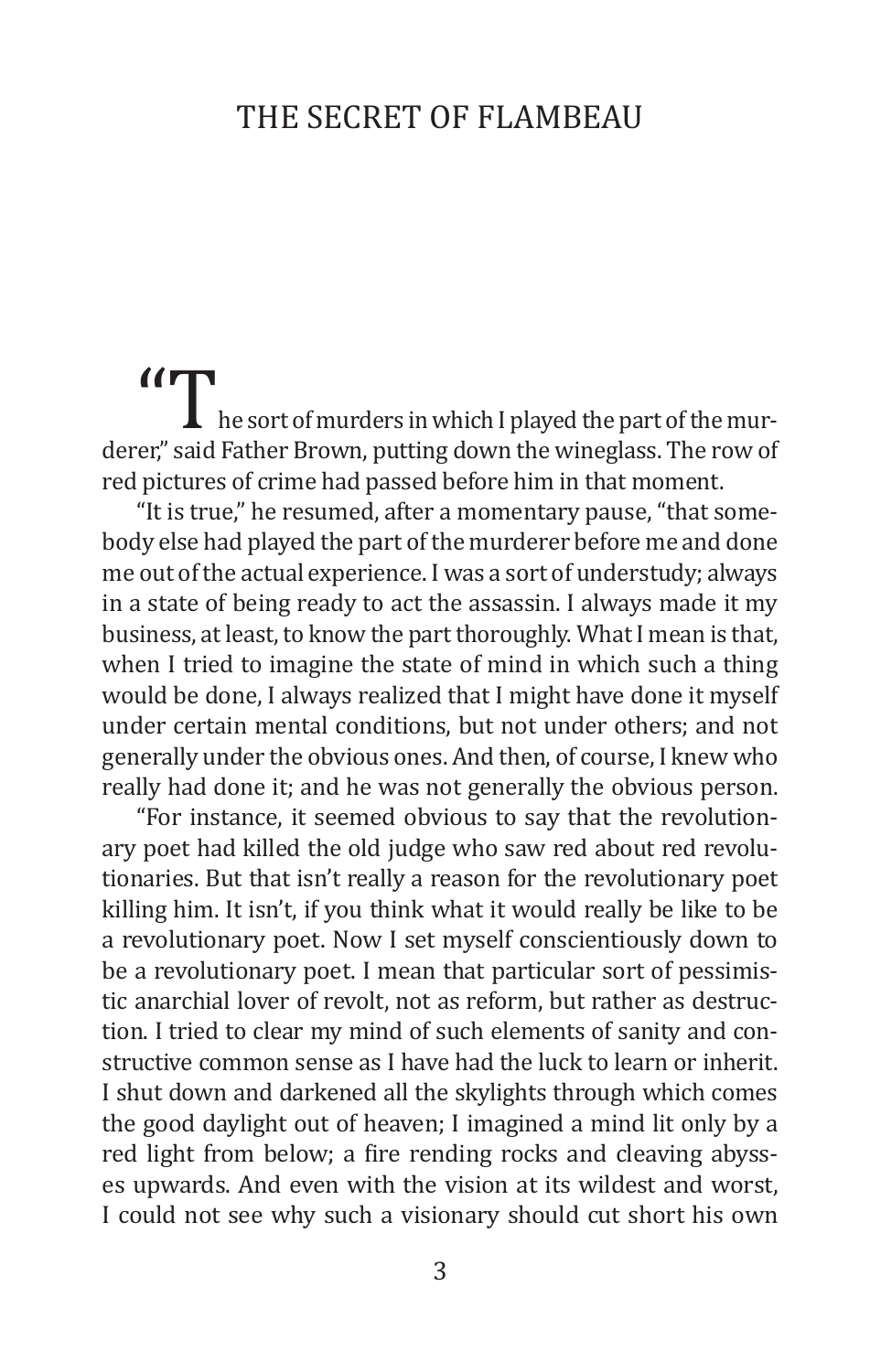career by colliding with a common policeman, for killing one out of a million conventional old fools, as he would have called them. He wouldn't do it; however much he wrote songs of violence. He wouldn't do it, because he wrote songs of violence. A man who can express himself in song need not express himself in suicide. A poem was an event to him; and he would want to have more of them. Then I thought of another sort of heathen; the sort that is not destroying the world but entirely depending on the world. I thought that, save for the grace of God, I might have been a man for whom the world was a blaze of electric lights, with nothing but utter darkness beyond and around it. The worldly man, who really lives only for this world and believes in no other, whose worldly success and pleasure are all he can ever snatch out of nothingness—that is the man who will really do anything, when he is in danger of losing the whole world and saving nothing. It is not the revolutionary man but the respectable man who would commit any crime—to save his respectability. Think what exposure would mean to a man like that fashionable barrister; and exposure of the one crime still really hated by his fashionable world—treason against patriotism. If I had been in his position, and had nothing better than his philosophy, heaven alone knows what I might have done. That is just where this little religious exercise is so wholesome."

"Some people would think it was rather morbid," said Grandison Chace dubiously.

"Some people," said Father Brown gravely, "undoubtedly do think that charity and humility are morbid. Our friend the poet probably would. But I'm not arguing those questions; I'm only trying to answer your question about how I generally go to work. Some of your countrymen have apparently done me the honour to ask how I managed to frustrate a few miscarriages of justice. Well, you can go back and tell them that I do it by morbidity. But I most certainly don't want them to think I do it by magic."

Chace continued to look at him with a reflective frown; he was too intelligent not to understand the idea; he would also have said that he was too healthy-minded to like it. He felt as if he were talking to one man and yet to a hundred murderers. There was something uncanny about that very small figure, perched like a goblin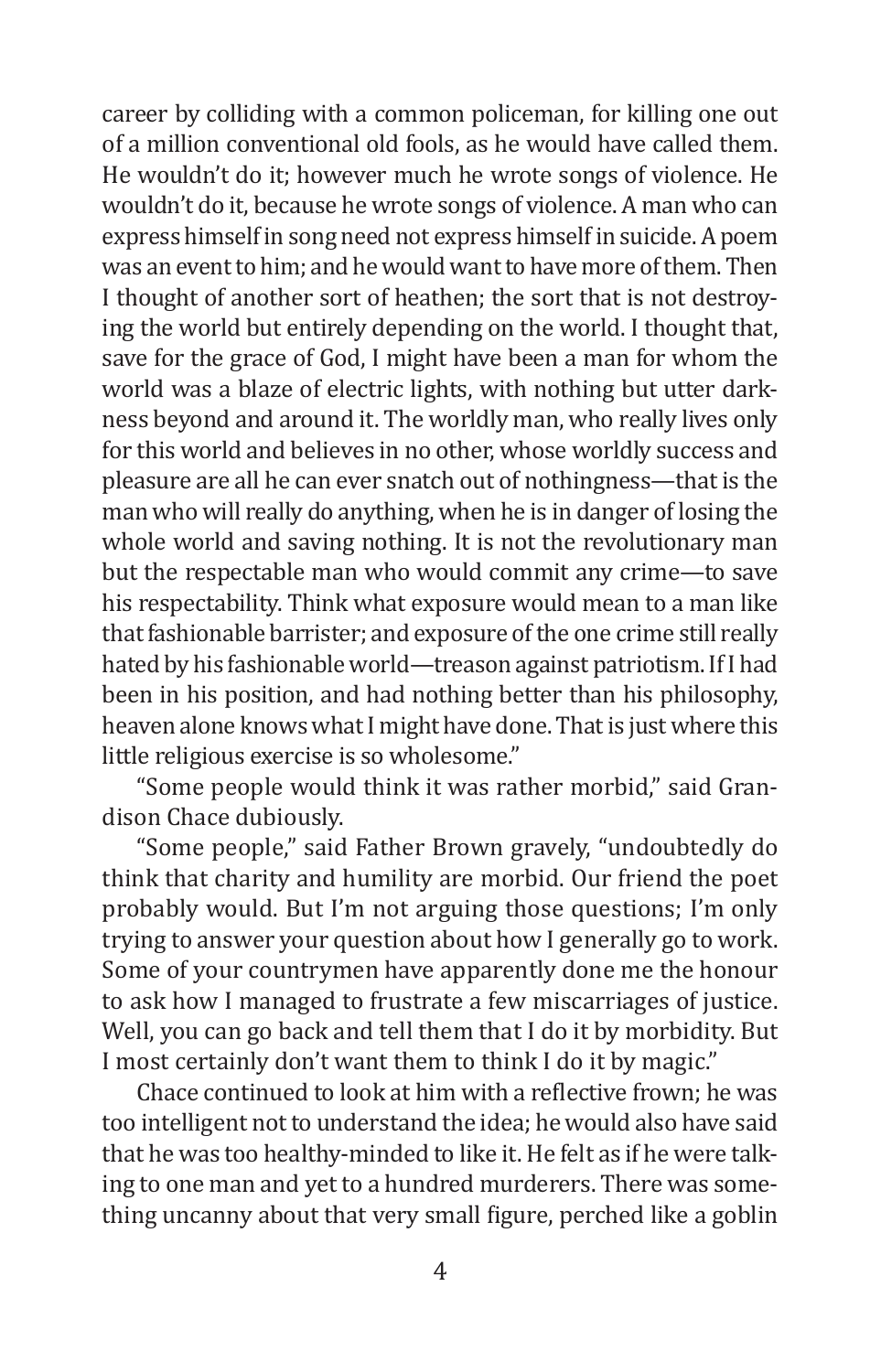beside the goblin stove; and the sense that its round head had held such a universe of wild unreason and imaginative injustice. It was as if the vast void of dark behind it were a throng of dark gigantic figures, the ghosts of great criminals held at bay by the magic circle of the red stove, but ready to tear their master in pieces.

"Well, I'm afraid I do think it's morbid," he said frankly. "And I'm not sure it isn't almost as morbid as magic. But morbidity or no, there's one thing to be said; it must be an interesting experience." Then he added, after reflection: "I don't know whether you would make a really good criminal. But you ought to make a rattling good novelist."

"I only have to deal with real events," said Father Brown. "But it's sometimes harder to imagine real things than unreal ones."

"Especially," said the other, "when they are the great crimes of the world."

"It's not the great crimes but the small crimes that are really hard to imagine," replied the priest.

"I don't quite know what you mean by that," said Chace.

"I mean commonplace crimes like stealing jewels," said Father Brown; "like that affair of the emerald necklace or the Ruby of Meru or the artificial goldfish. The difficulty in those cases is that you've got to make your mind small. High and mighty humbugs, who deal in big ideas, don't do those obvious things. I was sure the Prophet hadn't taken the ruby; or the Count the goldfish; though a man like Bankes might easily take the emeralds. For them, a jewel is a piece of glass: and they can see through the glass. But the little, literal people take it at its market value.

"For that you've got to have a small mind. It's awfully hard to get; like focusing smaller and sharper in a wobbling camera. But some things helped; and they threw a lot of light on the mystery, too. For instance, the sort of man who brags about having 'shown up' sham magicians or poor quacks of any sort—he's always got a small mind. He is the sort of man who 'sees through' tramps and trips them up in telling lies. I dare say it might sometimes be a painful duty. It's an uncommonly base pleasure. The moment I realized what a small mind meant, I knew where to look for it—in the man who wanted to expose the Prophet—and it was he that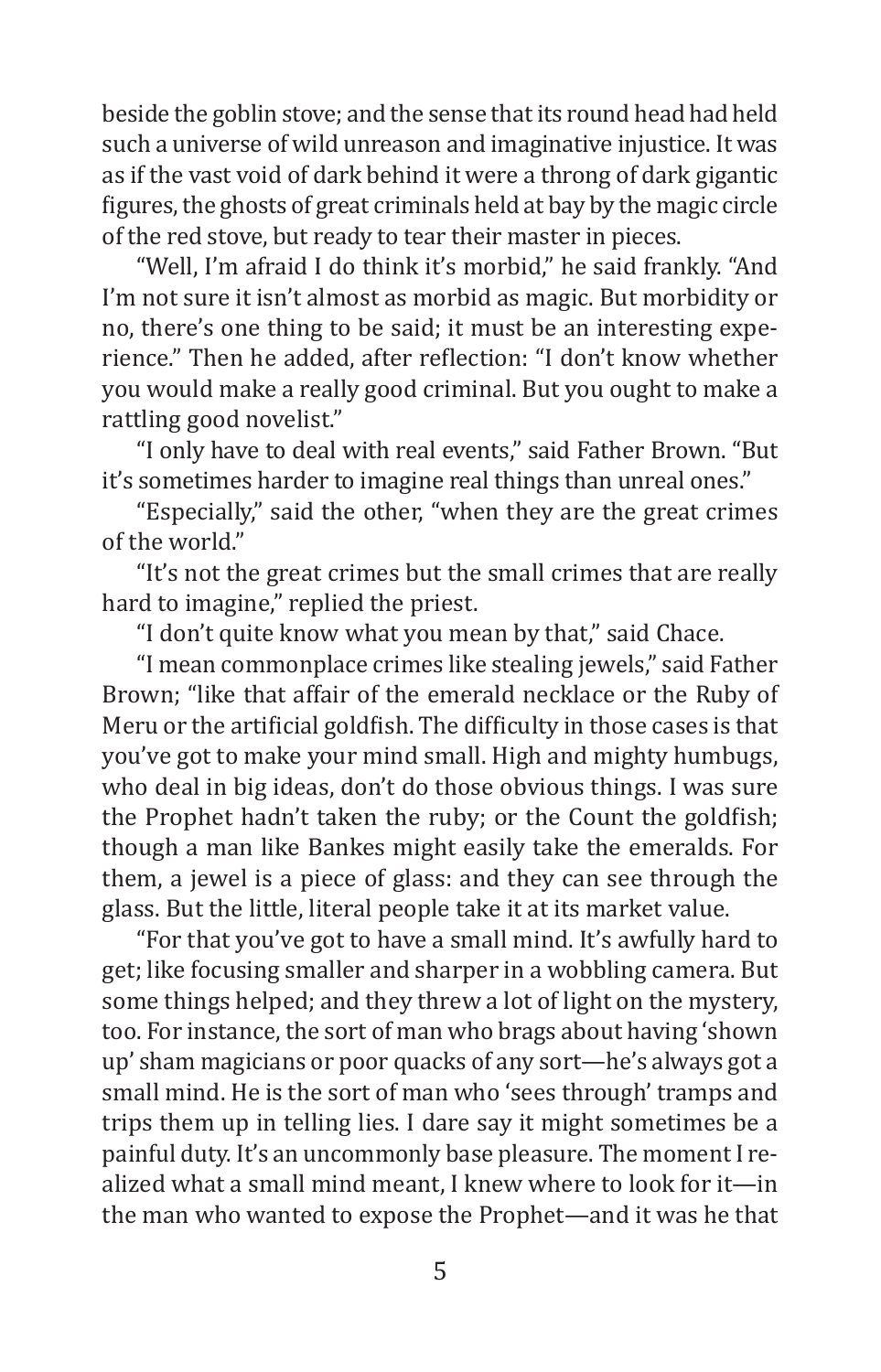### The Queer Feet

If you meet a member of that select club, "The Twelve True Fishermen," entering the Vernon Hotel for the annual club dinner, you will observe, as he takes off his overcoat, that his evening coat is green and not black. If (supposing that you have the stardefying audacity to address such a being) you ask him why, he will probably answer that he does it to avoid being mistaken for a waiter. You will then retire crushed. But you will leave behind you a mystery as yet unsolved and a tale worth telling.

If (to pursue the same vein of improbable conjecture) you were to meet a mild, hard-working little priest, named Father Brown, and were to ask him what he thought was the most singular luck of his life, he would probably reply that upon the whole his best stroke was at the Vernon Hotel, where he had averted a crime and, perhaps, saved a soul, merely by listening to a few footsteps in a passage. He is perhaps a little proud of this wild and wonderful guess of his, and it is possible that he might refer to it. But since it is immeasurably unlikely that you will ever rise high enough in the social world to find *The Twelve True Fishermen*, or that you will ever sink low enough among slums and criminals to find Father Brown, I fear you will never hear the story at all unless you hear it from me.

The Vernon Hotel at which *The Twelve True Fishermen* held their annual dinners was an institution such as can only exist in an oligarchical society which has almost gone mad on good manners. It was that topsy-turvy product—an "exclusive" commercial enterprise. That is, it was a thing which paid not by attracting people, but actually by turning people away. In the heart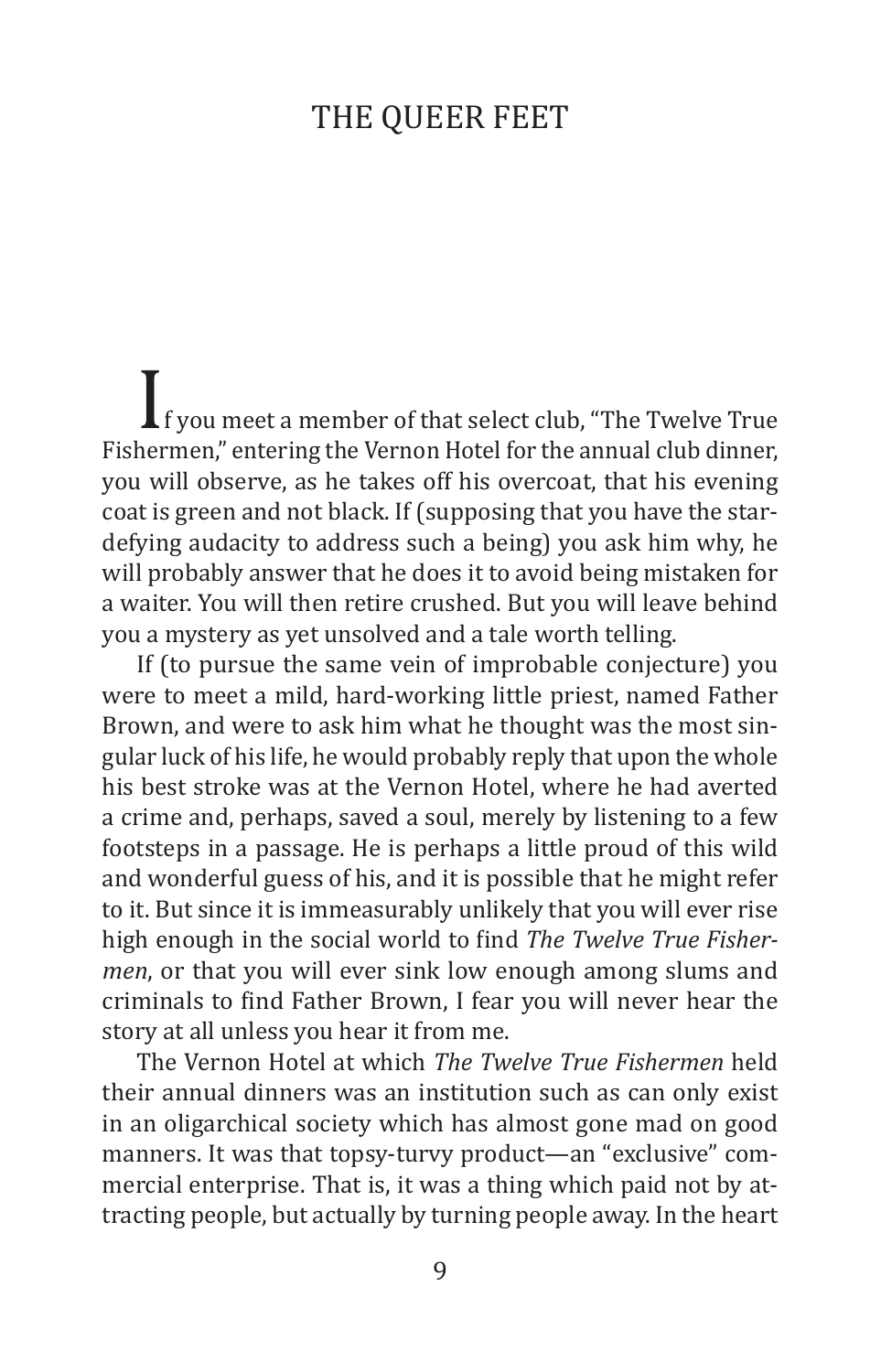of a plutocracy tradesmen become cunning enough to be more fastidious than their customers. They positively create difficulties so that their wealthy and weary clients may spend money and diplomacy in overcoming them. If there were a fashionable hotel in London which no man could enter who was under six foot, society would meekly make up parties of six-foot men to dine in it. If there were an expensive restaurant which by a mere caprice of its proprietor was only open on Thursday afternoon, it would be crowded on Thursday afternoon. The Vernon Hotel stood, as if by accident, in the corner of a square in Belgravia. It was a small hotel; and a very inconvenient one. But its very inconveniences were considered as walls protecting a particular class. One inconvenience, in particular, was held to be of vital importance: the fact that practically only twenty-four people could dine in the place at once. The only big dinner table was the celebrated terrace table, which stood open to the air on a sort of veranda overlooking one of the most exquisite old gardens in London. Thus it happened that even the twenty-four seats at this table could only be enjoyed in warm weather; and this making the enjoyment yet more difficult made it yet more desired. The existing owner of the hotel was a Jew named Lever; and he made nearly a million out of it, by making it difficult to get into. Of course he combined with this limitation in the scope of his enterprise the most careful polish in its performance. The wines and cooking were really as good as any in Europe, and the demeanour of the attendants exactly mirrored the fixed mood of the English upper class. The proprietor knew all his waiters like the fingers on his hand; there were only fifteen of them all told. It was much easier to become a Member of Parliament than to become a waiter in that hotel. Each waiter was trained in terrible silence and smoothness, as if he were a gentleman's servant. And, indeed, there was generally at least one waiter to every gentleman who dined.

The club of *The Twelve True Fishermen* would not have consented to dine anywhere but in such a place, for it insisted on a luxurious privacy; and would have been quite upset by the mere thought that any other club was even dining in the same building. On the occasion of their annual dinner the Fishermen were in the